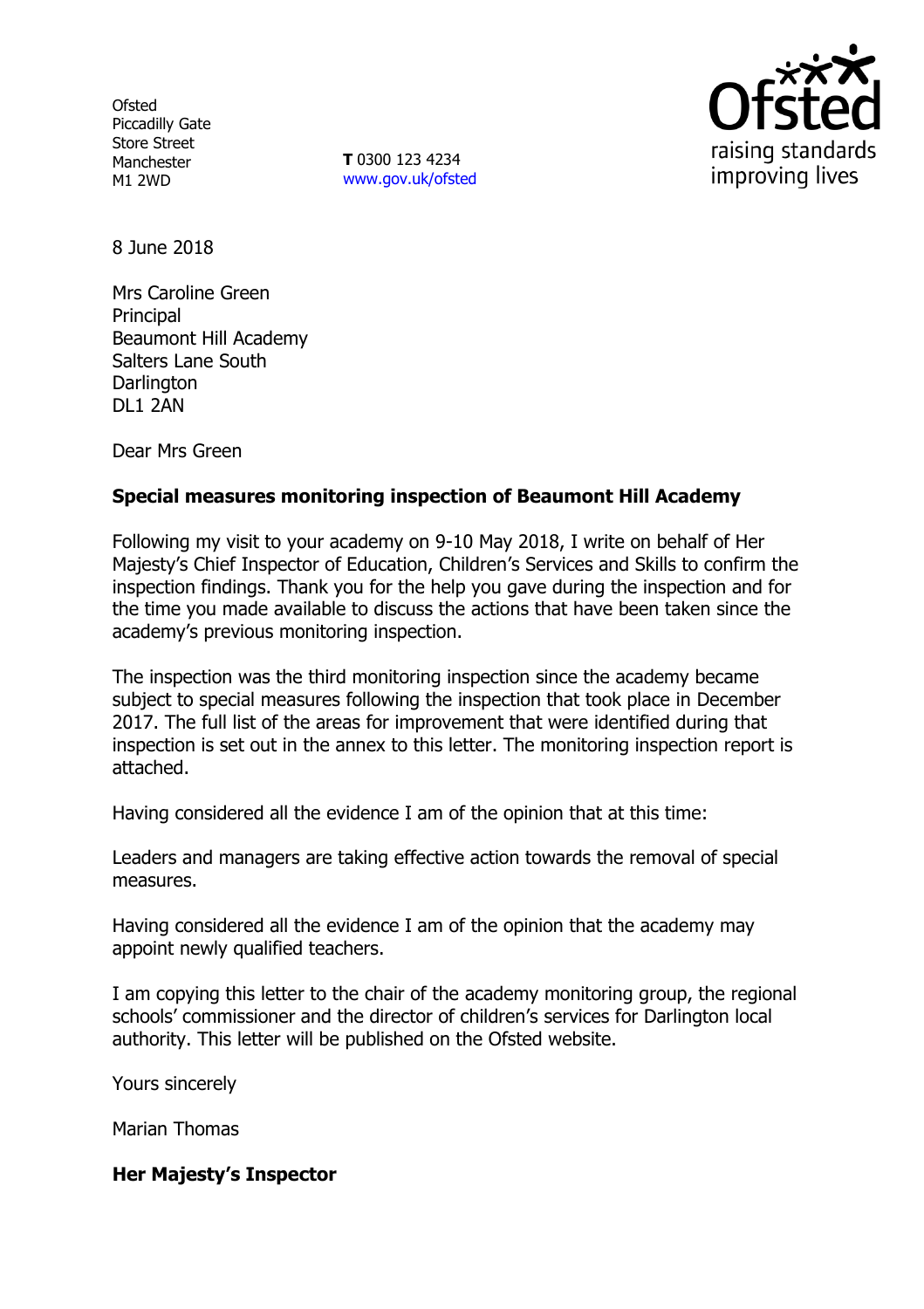

#### **Annex**

### **The areas for improvement identified during the inspection that took place in January 2017**

- As a matter of urgency, improve the effectiveness of the school's safeguarding arrangements by making sure that:
	- all checks on the suitability of staff are in place and the school's central record of checks is complete and meets Department for Education requirements
	- pupils' behaviour, including the use of physical restraint, is managed safely and effectively.
- **IMPROVE THE EFFECT INCOCES OF LEADER SHOW AND MAKE AND MAKING SUPER that:** 
	- leaders and governors have an accurate and comprehensive understanding of all aspects of the school's work, especially the arrangements for safeguarding pupils and the management of pupils' behaviour
	- leaders and governors closely monitor the impact of additional funding on the attendance and achievement of disadvantaged pupils and use this information to secure and sustain improvement in the outcomes they achieve.
- **IMPROVE THE GUALARY OF THE 2014** and accelerate the progress pupils make, especially disadvantaged pupils and those who have social, emotional and mental health needs, by ensuring that:
	- teachers use assessment information to plan learning activities which are closely matched to pupils' interests and levels of ability
	- teachers check whether pupils are working productively on tasks which secure, develop and deepen their knowledge and skills and, if not, provide additional help or more challenging work
	- teaching assistants provide the consistent high-quality help and support pupils need to make fast progress in their learning.

An external review of governance should be undertaken in order to assess how this aspect of leadership and management may be improved.

An external review of the school's use of pupil premium funding should be undertaken in order to assess how this aspect of leadership and management may be improved.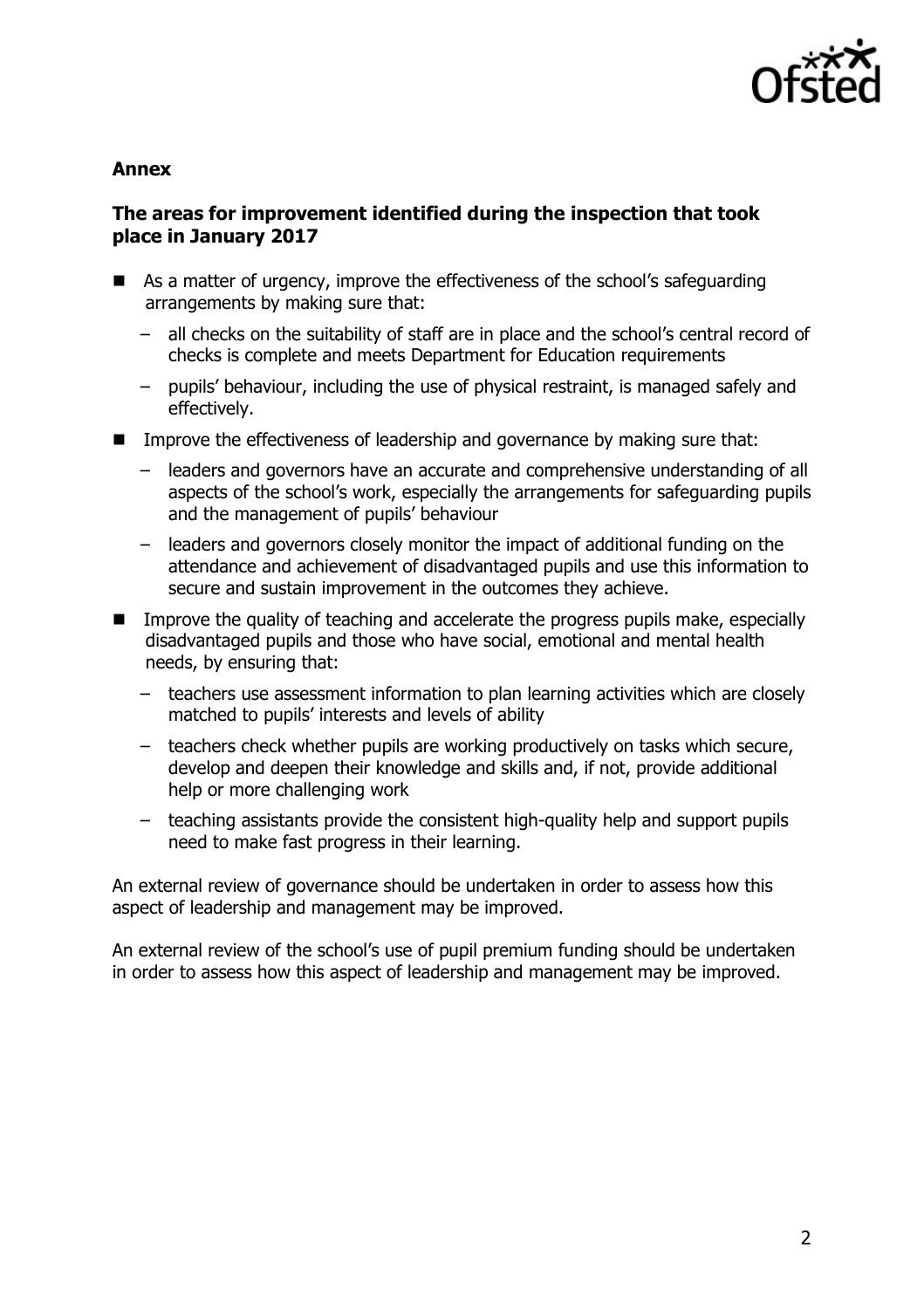

### **Report on the third monitoring inspection on 9 May 2018 to 10 May 2018**

### **Evidence**

This monitoring inspection took place over two days. The inspector focused on all areas for improvement identified at the time of the inspection in January 2017. The inspector held meetings with the principal and deputy principal, a group of middle leaders, a group of staff and a group of pupils. The inspector also held discussions with the chief executive of the Education Village Academy Trust (EVAT) and representatives of the academy monitoring group (AMG), the interim local governing body. A meeting was held with Darlington local authority's education safeguarding officer. The inspector also carried out short observations of learning with senior leaders. The inspector scrutinised a range of documents, including the school improvement plan, the school's self-evaluation plan, pupils' work and minutes from meetings of the AMG and board of directors. The inspector also scrutinised the school's safeguarding procedures, including records of physical interventions by staff and of pupils' misbehaviour.

# **Context**

School leaders have appointed several new staff members including two new teaching staff in the main school and three new support staff in the Stephenson building. The assistant principal with responsibility for safeguarding has returned to work after maternity leave. The number of pupils educated in the Stephenson Centre (the school's provision for pupils who have an education, health and care plan for their social, emotional or mental health difficulties) has continued to reduce. The atmosphere in the unit is now calm and orderly. A public consultation on future admissions to the unit has been concluded with the local authority. The outcome of the consultation is that the school has been directed to continue to offer provision for pupils who have social, emotional and mental health needs (SEMH) until other provision can be identified within the local authority.

### **The effectiveness of leadership and management**

The leadership team remains enthusiastic and positive as it continues to move the school forward. Their unrelenting focus on improvement is evident in the continuous improvement in the quality of teaching, learning and assessment observed since the previous monitoring visit. The AMG is now functioning effectively as a governing body. These governors have a wide and relevant set of skills, and the minutes of governors' meetings show clearly that they regularly challenge school leaders to bring about improvement at a fast pace. Members of the AMG are regular visitors to the school. They are beginning to form stronger relationships with parents and carers, although school leaders and governors accept that there is more to be done in this area.

Checks on the recruitment of staff are rigorously carried out and are, after one or two minor adjustments, in line with the requirements of the Department for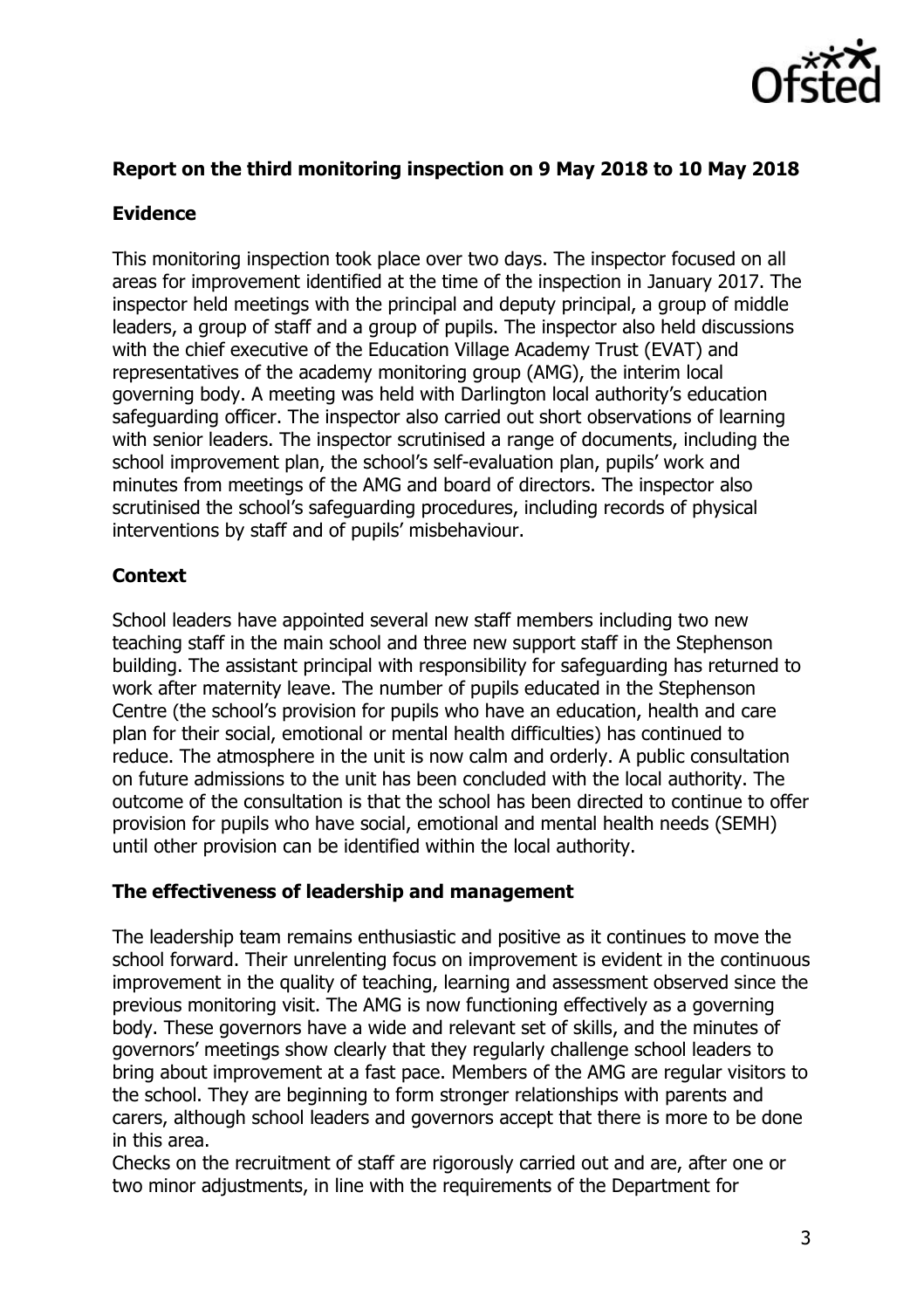

Education.

Safeguarding pupils remains a high priority in school. The two specialist safeguarding professionals, one from the local authority and one from the Local Safeguarding Children Board, remain active members of the AMG and regularly hold leaders to account by closely monitoring safeguarding processes and procedures in the school.

Overall, incidents of difficult behaviour are reducing as evidenced by the greatly reduced use of physical intervention recorded in the school's safeguarding records. This could be seen clearly in the calm behaviour pupils demonstrated in the corridors and classrooms during the inspection.

Pupils spoken to said that they feel very safe in school. In line with comments made in the report from the previous monitoring visit, pupils would like more opportunity to mix with other pupils who attend schools within the Education Village. Leaders have taken this into account and are working to improve integration between pupils who attend the different schools.

Middle leaders are beginning to develop into their roles and the impact of some of their work is beginning to be felt in areas across the school. For example, the introduction of a whole-school English scheme by the English coordinator has improved literacy levels in some areas of the school. However, senior leaders are aware that, while much good work is carried out by middle leaders, more needs to be done to bring about improvement at a faster pace.

The chief executive of the education trust continues to support senior leaders and to offer effective challenge in the school's journey, out of a category of concern.

### **Quality of teaching, learning and assessment**

Senior leaders have a very clear focus on continuing to improve the quality of teaching and learning across the school. The impact of leaders' high expectations and rigorous monitoring are beginning to bring about improvement in many areas. However, there remain pockets of inconsistency in the quality of teaching, learning and assessment in some areas. For example, school leaders have put in place training for teaching assistants; however, the quality of work carried out by teaching assistants is not consistently good. While some elements of strong practice were observed, sometimes teaching assistants did too little to promote pupils' independence when learning. Leaders are aware of this and are continuing to tackle this issue.

Visits to the classrooms carried out during the inspection showed that staff know pupils well and the work that is set matches their needs closely. This is increasing pupils' progress overall.